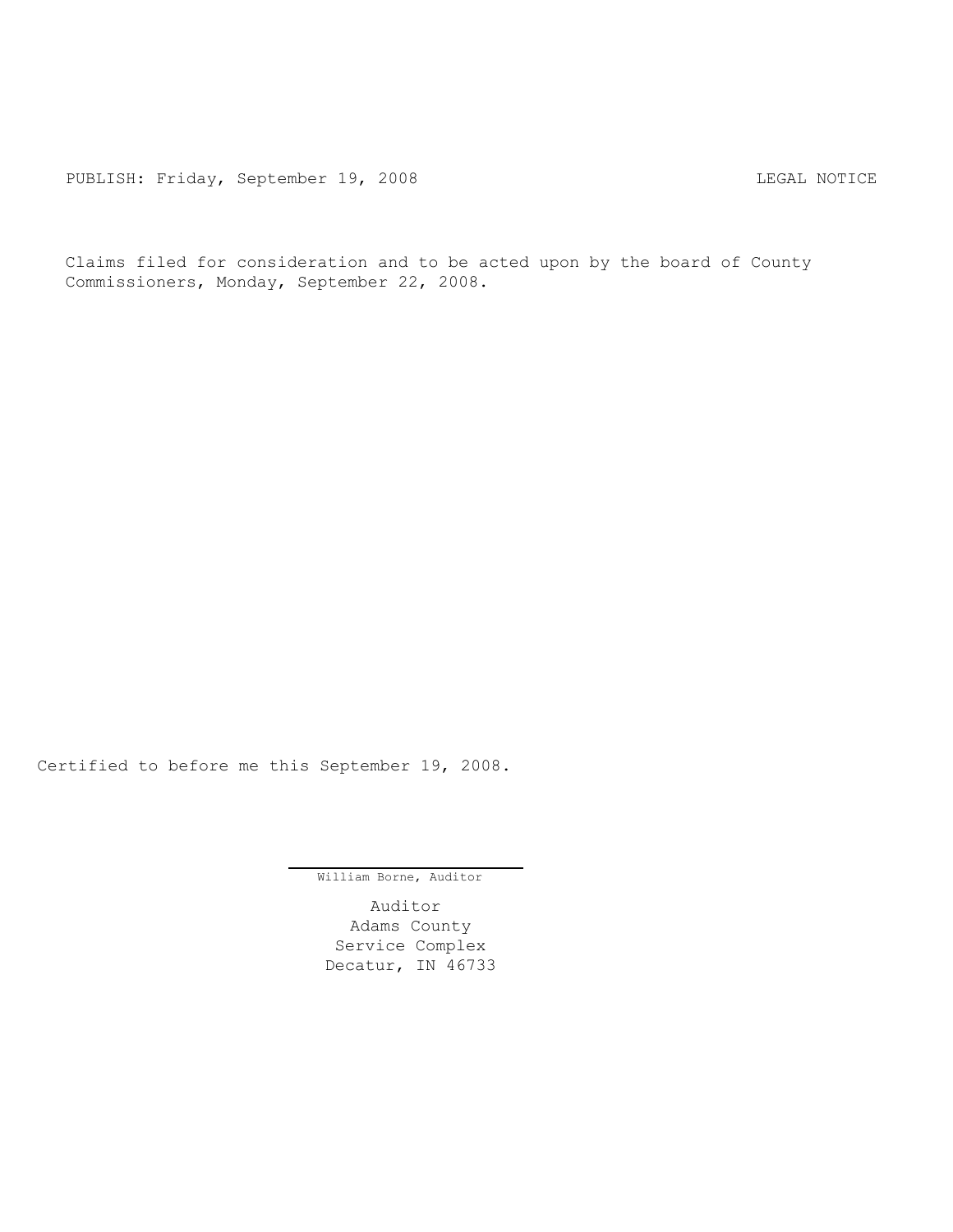

## **Claims Docket for Newspaper Adams County, Indiana**

## For Period: **8/7/2008** to **9/2/2008**

Date Claims to be Paid: **9/22/2008**

*313 W. Jefferson St. Decatur, IN 46733 (219) 724-2600*

| <b>Vendor</b>                          | <b>Amount</b> | <b>Vendor</b>                    | <b>Amount</b> |
|----------------------------------------|---------------|----------------------------------|---------------|
| <b>Adams County Auto Supply</b>        | 203.76        | <b>Adams Memorial Hospital</b>   | 2,174.77      |
| Adams County Solid Waste               | 20.80         | <b>Adams County Treasurer</b>    | 1,573.86      |
| Indiana Michigan Power                 | 12,258.51     | American Health Care             | 495.25        |
| Baker And Sons Plumbing &              | 517.57        | Barney's Auto Electric Se        | 84.23         |
| Berne Ready Mix                        | 645.81        | Berne Tri-Weekly News            | 300.42        |
| Brown, Blair A.                        | 50.00         | Hoosier Blue Flame               | 80.00         |
| Brateman's                             | 47.00         | <b>BSN</b> Sports                | 403.69        |
| Butler, Fairman, & Seufer              | 10,098.24     | Chet's Pest Control              | 120.00        |
| Cintas Location #338                   | 86.42         | City Of Decatur                  | 1,223.52      |
| Decatur True Value                     | 34.05         | <b>Complete Printing Service</b> | 647.50        |
| Sigworth, Darrell W.                   | 130.40        | Decatur Daily Democrat           | 551.01        |
| Decatur Police Department              | 681.00        | Maximus, Inc.                    | 7,250.00      |
| Downing & Glancy Funeral Home          | 100.00        | Kiess, Duane A.                  | 50.00         |
| Edris, Brown, Johnson, Antrim, & Brown | 2,942.40      | <b>Emergency Radio Service</b>   | 687.50        |
| Erie Haven                             | 601.06        | Geneva Police Department         | 81.00         |
| Gerber's Super Valu, Inc.              | 714.53        | Gibby's Express Photo            | 33.47         |
| Gordon Food Service                    | 6,152.49      | Fumarolo, Gregory L.             | 2,761.35      |
| Grimm's Auto                           | 71.24         | Habel Animal Hospital            | 84.00         |
| Herbert P. Trier, Md                   | 600.00        | Hilty Engine Service             | 27.44         |
| Indiana State Police Trai              | 159.00        | Indiana University               | 80.00         |
| J & L. Manufacturing & Fa              | 230.00        | Franz, Jean                      | 90.00         |
| K-Mart                                 | 310.62        | Werich, Kelly                    | 298.41        |
| L & S Distributing                     | 2,926.66      | Lehman Feed Mill                 | 2,322.00      |
| Meshberger Brothers Stone              | 20,151.23     | Moser Motor Sales, Inc.          | 5,947.63      |
| Nipsco                                 | 2,232.09      | Park Center, Inc.                | 300.00        |
| Miller, Patrick                        | 2,289.97      | MacDonald Machinery Compa        | 58.63         |
| Quik Stop                              | 221.93        | McIntosh, Rhonda L.              | 60.00         |
| Smitley, Ronnie L.                     | 50.00         | Roto-Rooter                      | 75.00         |
| <b>Safety Systems</b>                  | 448.57        | Sherwin-Williams                 | 293.48        |
| Sport Form                             | 5,934.00      | <b>Summit Radiology</b>          | 906.00        |
| Reynolds, Tamara J.                    | 112.50        | Smith, Teryl R.                  | 90.19         |
| Print Shop                             | 8,430.88      | Sheets, Thomas Wade              | 36.00         |
| <b>Ulman's Carpet Cleaners</b>         | 341.25        | Wayne - Vaughn                   | 368.26        |
| West Payment Center                    | 1,164.75      | Witham Toxicology Laboratory     | 1,192.00      |
| D & D Auto Repair                      | 238.23        | Christopher E. Harvey            | 107.80        |
| Burry, Herman, Miller, Brown           | 2,676.70      | <b>Swiss City Veterinary</b>     | 230.00        |
| National Serv-All                      | 196.23        | Wulliman, J. Sue                 | 335.72        |
| Mitchell W. Hicks                      | 1,840.00      | Embarq                           | 826.82        |
| Tee's Plus                             | 1,547.81      | Bioject, Inc.                    | 1,084.56      |
| <b>Bit Mat Products</b>                | 115,188.14    | Patrick Norton                   | 260.47        |
| Rudd Equipment                         | 143.14        | Paul Norr                        | 24.00         |
| Judith E. Affolder                     | 1,477.62      | J O M Pharmaceutical             | 645.12        |
| Fuhrman Electric Corporat              | 40.00         | Larimore Reporting Servic        | 515.50        |
| Dave Luginbill Excavating & Trucking   | 5,829.70      | DuWayne W. Herman                | 50.00         |
| <b>Purdue University</b>               | 2,099.68      | Hobart Sales And Service         | 536.55        |
| Larry L. Lautzenheiser                 | 2,590.00      | William Rumple                   | 50.00         |
| Bailey's Test Strips & Th              | 18.00         | Waste Management                 | 180.62        |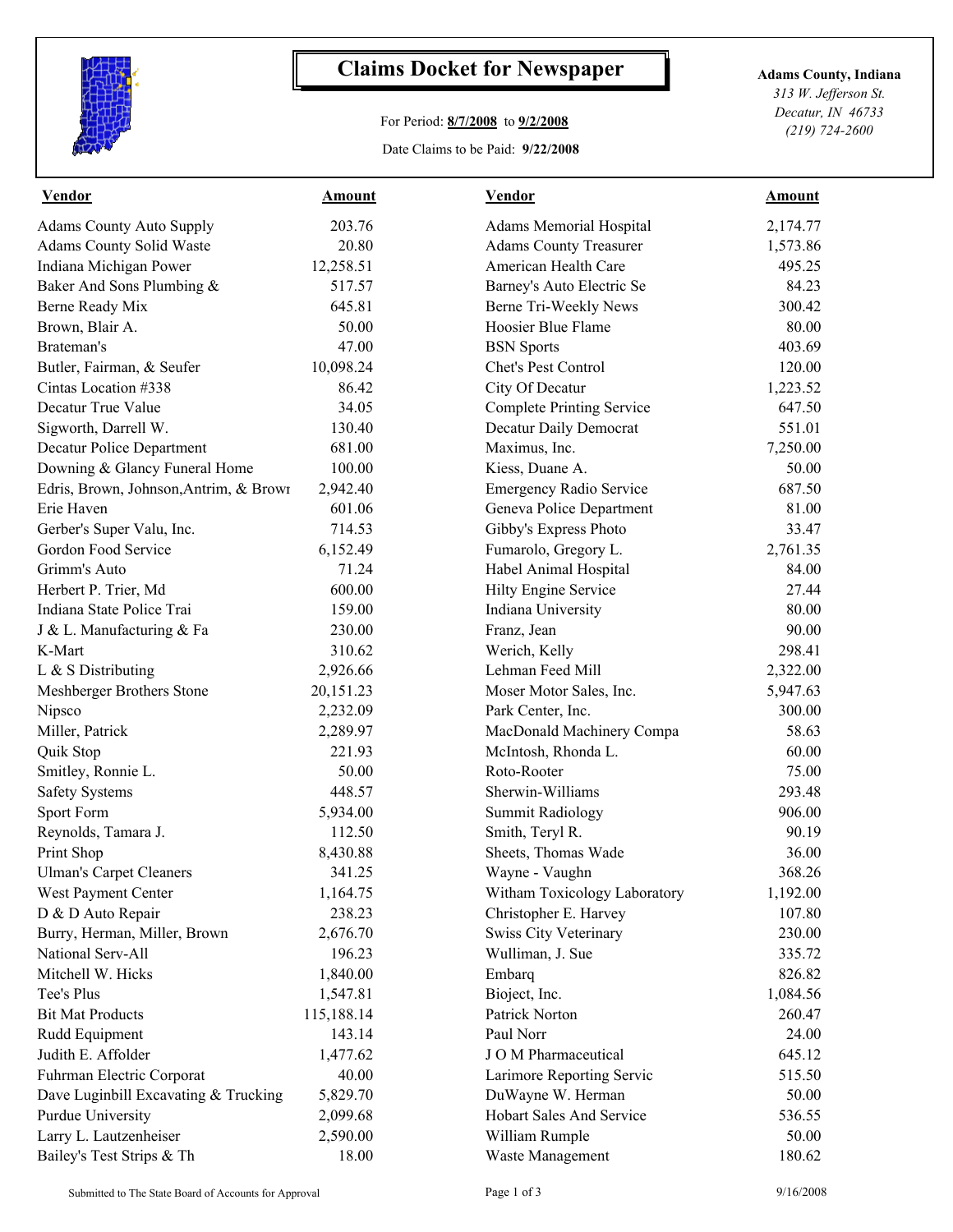| Nowak Supply Company, Inc                | 168.98    | <b>B</b> Secure Alarm Systems       | 16.64      |  |
|------------------------------------------|-----------|-------------------------------------|------------|--|
| International Assoc.Of El                | 90.00     | <b>ETR</b> Associates               | 150.08     |  |
| <b>Energy Products</b>                   | 226.67    | Nimco, Inc.                         | 220.11     |  |
| Don Myers Plumbing                       | 228.94    | B & K Hydraulics                    | 254.10     |  |
| <b>Boyce Forms - Systems</b>             | 288.03    | McGuff Roofing Inc.                 | 483.65     |  |
| <b>Summit City Reporting</b>             | 449.80    | Office Depot                        | 53.62      |  |
| Northwest Elementary                     | 193.92    | Connie Sprunger                     | 7.08       |  |
| Sam's Engine Clinic                      | 14.75     | Dr. Michael Ainsworth               | 140.00     |  |
| <b>Amsterdam Printing</b>                | 82.95     | Chad W. Sprunger                    | 1,293.83   |  |
| Ace Radiator, Inc.                       | 967.11    | Zurcher Tire, Inc.                  | 1,024.55   |  |
| Hull Brothers, Inc.                      | 260.69    | Tom Magnan/Special Needs            | 190.10     |  |
| Indiana Dept. Of Workforc                | 1,173.47  | Sherry Laboratories                 | 65.00      |  |
| Lexis-Nexis                              | 221.00    | Benicomp, Inc.                      | 138,036.89 |  |
| Karen Fouts                              | 17.11     | DaVan Conversions                   | 75.00      |  |
| Harvest Land Co-op                       | 27,623.08 | Wal-Mart                            | 88.12      |  |
| <b>Adams County Truck Repair</b>         | 1,184.63  | Advanced Imaging Solutions, Inc.    | 700.00     |  |
| Logansport State Hospital                | 13.83     | Petty Cash-Adams Co. Health Dept.   | 28.70      |  |
| J. Marlene Ebert                         | 55.25     | Treasurer, State of Indiana         | 3,302.50   |  |
| Mary A. Kitson                           | 528.50    | Waymire A. P. S., Inc.              | 68.50      |  |
| Michael G. Werling                       | 318.75    | Franklin Covey Company              | 19.12      |  |
| Pat Hoblet                               | 100.00    | Connie Ellenberger                  | 117.04     |  |
| Troyer's                                 | 2,609.02  | DeVoss, Johnson, Baker, & Ainsworth | 368.00     |  |
| Clinical & Forensic Psychological Ser.   | 3,327.52  | American Express                    | 64.90      |  |
| Michele Morehous                         | 120.34    | Hospital Purchasing Service         | 945.00     |  |
| Kendall Electric, Inc.                   | 124.66    | Adams/Wells Crisis Center           | 200.00     |  |
| McKesson Medical - Surgical              | 79.38     | Robbins Reporting                   | 50.00      |  |
| Larry Weaver                             | 196.24    | <b>GIS Product Solutions</b>        | 12,000.00  |  |
| Bi-County Services, Inc.                 | 6,552.00  | Janelle Bohnke                      | 19.10      |  |
| <b>Bruce Toland</b>                      | 20.00     | Barnes & Thornburg                  | 430.00     |  |
| Michelle Hackenjos                       | 100.07    | Deb Stevens                         | 89.60      |  |
|                                          | 68.39     | William Borne                       | 45.68      |  |
| Alpine Falls, Inc.<br>Deborah A. Schantz | 21.00     |                                     |            |  |
|                                          |           | <b>Bureau of Motor Vehicles</b>     | 36.00      |  |
| Verizon Wireless                         | 1,349.55  | Susan Rice, CPO                     | 10.00      |  |
| Supernova Techologies, Inc.              | 4,282.00  | <b>Stationair's Express</b>         | 1,089.63   |  |
| Karla Marbach                            | 95.00     | <b>Talon Compounding Pharmacy</b>   | 527.00     |  |
| Department of Homeland Security          | 240.00    | Moore Medical Corporation           | 443.78     |  |
| Ian M. Gilbert                           | 4.21      | Habegger's Ace Lumber #4488         | 31.98      |  |
| Schwartz Blacksmith, LLC                 | 37.00     | <b>Schneider Corporation</b>        | 400.00     |  |
| CDW Government, Inc.                     | 2,369.88  | Baymont Inn                         | 252.52     |  |
| Chad Kukelhan                            | 25.00     | Cochran Distributing                | 40.00      |  |
| Pamela J. Hestermann                     | 9,775.00  | Marco Developments, LLC             | 1,400.00   |  |
| LBH Chemical & Industrial                | 749.12    | Fort Wayne Medical Laboratory       | 80.00      |  |
| James E. Taylor, DDS                     | 568.00    | Mediacom                            | 839.70     |  |
| Julie A. Harkless                        | 348.02    | Richard F. Thompson                 | 129.80     |  |
| Office Depot                             | 52.44     | Commonwealth Engineers, Inc.        | 7,700.00   |  |
| Employers Security Ins. Co.              | 2,006.90  | Decatur Ace Hardware                | 409.77     |  |
| Kevin McIntosh                           | 8.21      | Primco, Inc.                        | 10,497.50  |  |
| <b>Creative Product Sourcing</b>         | 552.34    | R. J. 's Welding                    | 117.00     |  |
| Kroger                                   | 1,045.63  | Martha E. Reef                      | 100.00     |  |
| Linda Dull                               | 100.00    | Elicia Oliver                       | 96.80      |  |
| ADP Screening & Selection Services       | 30.00     | <b>Strategic Solutions</b>          | 498.75     |  |
| <b>O'Reilly Auto Parts</b>               | 70.10     | Embarq Communications, Inc.         | 18.66      |  |
| Phil Eicher                              | 50.00     | <b>Rural King</b>                   | 1,449.71   |  |
| <b>Embarq Communications</b>             | 230.17    | Global Gov't/Ed                     | 529.32     |  |
| <b>Brandeis</b>                          | 530.98    | Purdue CES Education Fund           | 14.85      |  |
| Lights and Signals, Inc.                 | 1,400.00  | Trevor Callahan                     | 31.00      |  |